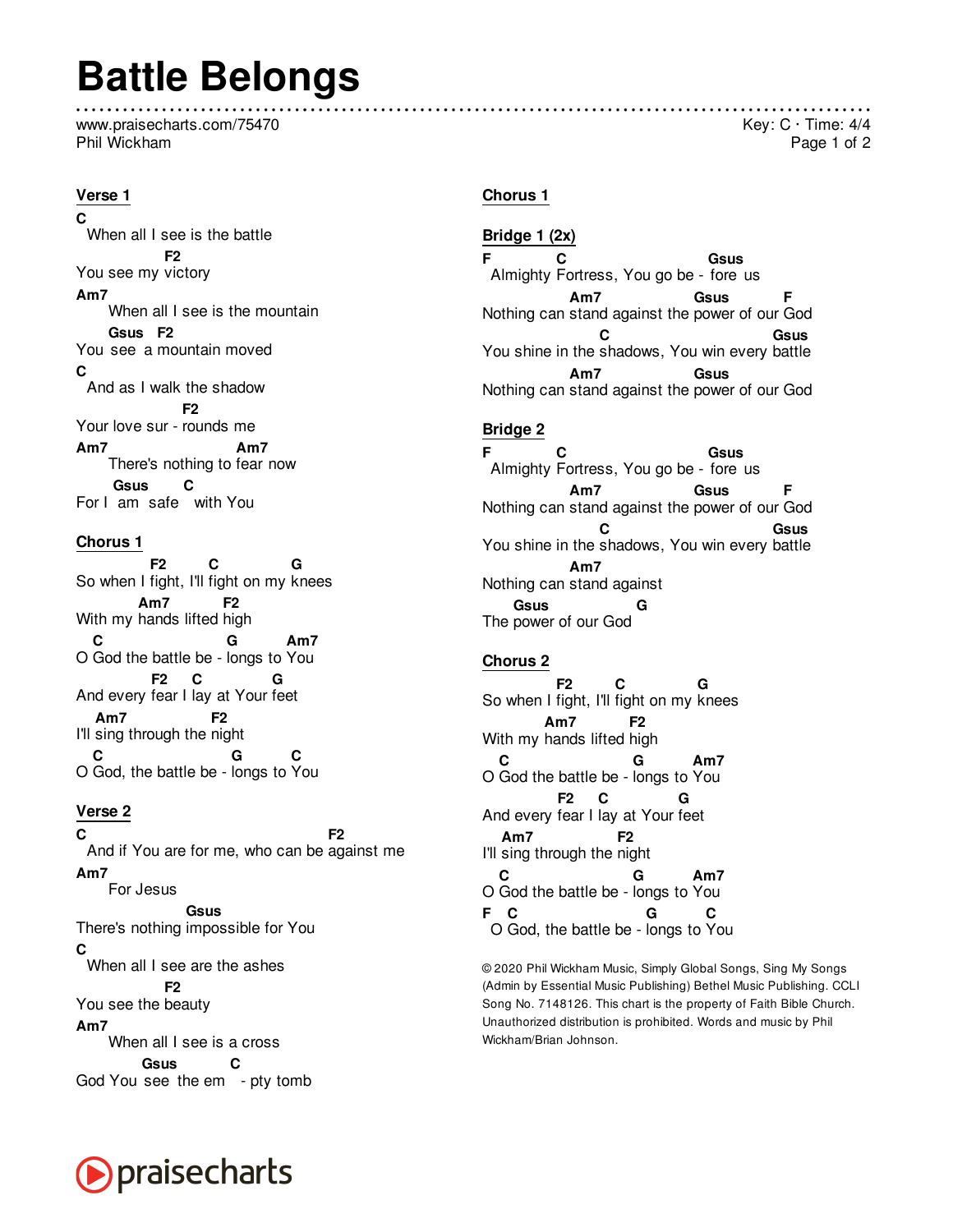# **Unchanging**

Words and Music by Chris Tomlin

Verse 1 G Gmai7 G6 G Gmaj7 G6 Great is Your faith-ful-ness C  $C(\#4)$  C  $C(\#4)$  C Great is Your faith-fulness G Gmaj7 G6 G Gmaj7 G6 D C You never change You never fail O God Verse 2 G Gmaj7 G6 G Gmaj7 G6 True are Your prom - is - es C  $C(\#4)$  C  $C(\#4)$  C  $C$   $C$   $C(1+T)$ <br>True are Your prom-ises<br>C G Gmaj7 G6 G You never change You never fail O God Chorus Em7 G So we raise up holy hands C<sub>Em7</sub> To praise the Holy One  $C$  D G Who was and is and is to come Em7 G Yeah we raise up holy hands C<sub>Em7</sub> To praise the Holy One C D G Who was and is and is to come Verse 3 G Gmaj7 G6 G Gmaj7 G6 Wide is Your love and grace  $C = C(\#4)$  C  $C($ #4)  $C$ You never change You never fail O God Bridge Em7 C G/B Dsus<br>You were You are You will always be **Dsus**  $Em7$ C G/B Dsus

You were You are You will always be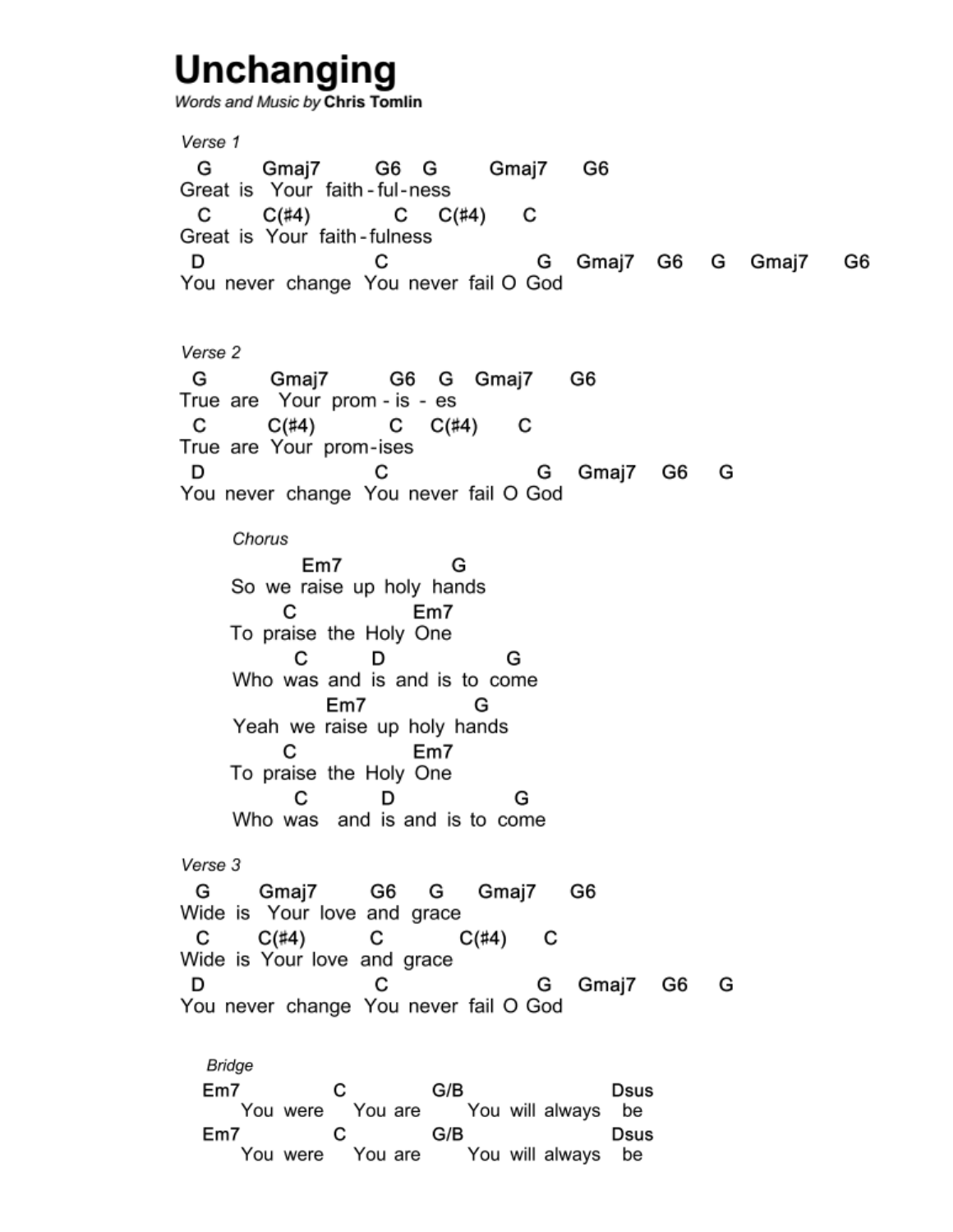# **Step By Step**

## **Chorus**

 G D Oh God you are my God C D G And I will ever praise you G D Oh God you are my God C D G And I will ever praise you

### **Verse**

D/F# Em D I will seek you in the morning C Am D And I will learn to walk in your way G D And step by step you'll lead me C D G And I will follow you all of my days

# **Bridge**

 Em D And I will follow you all of my days C Am D And I will follow you all of my days G D And step by step you'll lead me C D G And I will follow you all of my days